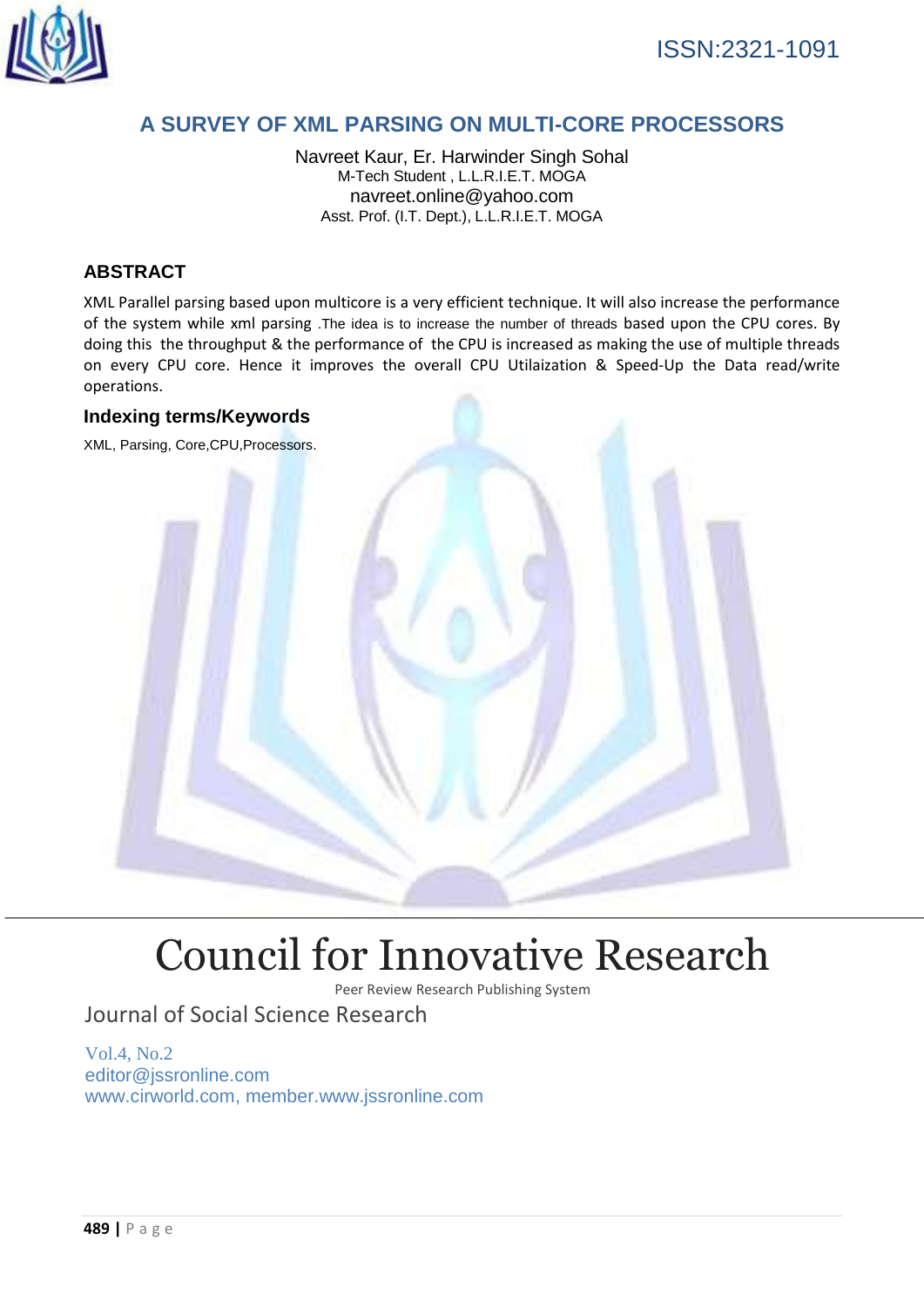

## **INTRODUCTION**

#### **Introduction to XML**

XML stands for Extensible Markup Language. It is markup languages much like HTML and designed to carry data, not to display data.XML tags are not predefined. You must define your own tags. It is designed to be self-descriptive. By definition, an XML document is a string of characters. Almost every legal [Unicode](http://en.wikipedia.org/wiki/Unicode) character may appear in an XML document. XML, a formal recommendation from the World Wide Web Consortium [\(W3C\)](http://searchsoa.techtarget.com/definition/W3C) is similar to the language of today's Web pages, the Hypertext Markup Language [\(HTML\)](http://searchsoa.techtarget.com/definition/HTML). Both XML and HTML contain [markup](http://searchsoa.techtarget.com/definition/markup) symbols to describe the contents of a page or file. HTML, however, describes the content of a Web page (mainly text and graphic images) only in terms of how it is to be displayed and interacted with. For example, the letter " $p$ " placed within markup tags starts a new paragraph. XML describes the content in terms of what data is being described. This means that an XML file can be processed purely as data by a program or it can be stored with similar data on another computer or like an HTML file that it can be displayed. For example, depending on how the application in the receiving computer wanted to handle the phone number, it could be stored, displayed or dialed. XML is "extensible" because unlike HTML the markup symbols are unlimited and self-defining. Early application is Chart Ware which uses XML as a way to describe medical charts so that they can be shared by doctors. Applications related to banking, e-commerce ordering, personal preference profiles, purchase orders, litigation documents, part lists and many others are anticipated.

#### **Processor and Application**

The processor analyzes the markup and passes structured information to an application. The specification places requirements on what an XML processor must do and not do, but the application is outside its scope. The processor (as the specification calls it) is often referred to colloquially as an XML parser.

#### **Markup and content**

The characters making up an XML document are divided into *markup* and *content*, which may be distinguished by the application of simple syntactic rules. Generally, strings that constitute markup either begin with the character < and end with a >, or they begin with the character & and end with a;

Strings of characters that are not markup are content. However, in a [CDATA](http://en.wikipedia.org/wiki/CDATA) section, the delimiters <![CDATA[ and ]]> are classified as markup, while the text between them is classified as content. In addition, the whitespace before and after the outermost element is classified as markup.

#### **Tag**

A markup construct that begins with < and ends with >. Tags come in three flavors:

- *start-tags*; for example: <section>
- end-tags; for example: </section>
- *empty-element tags*; for example: <line-break />

#### **Element**

A logical document component which either begins with a start-tag and ends with a matching end-tag or consists only of an empty-element tag. The characters between the start- and end-tags, if any, are the element's *content* and may contain markup, including other elements, which are called *child elements*. An example of an element is <Greeting> Hello World. </Greeting>. In this example "Hello World" is the content of "Greeting" tag.

#### **Attribute**

A markup construct consisting of a name/value pair that exists within a start-tag or empty-element tag. In the example (below) the element *img* has two attributes, *src* and *alt*:

<img src="madonna.jpg" alt='Foligno Madonna, by Raphael' />

Another example would be

<step number="3">Connect A to B.</step>

where the name of the attribute is "number" and the value is "3".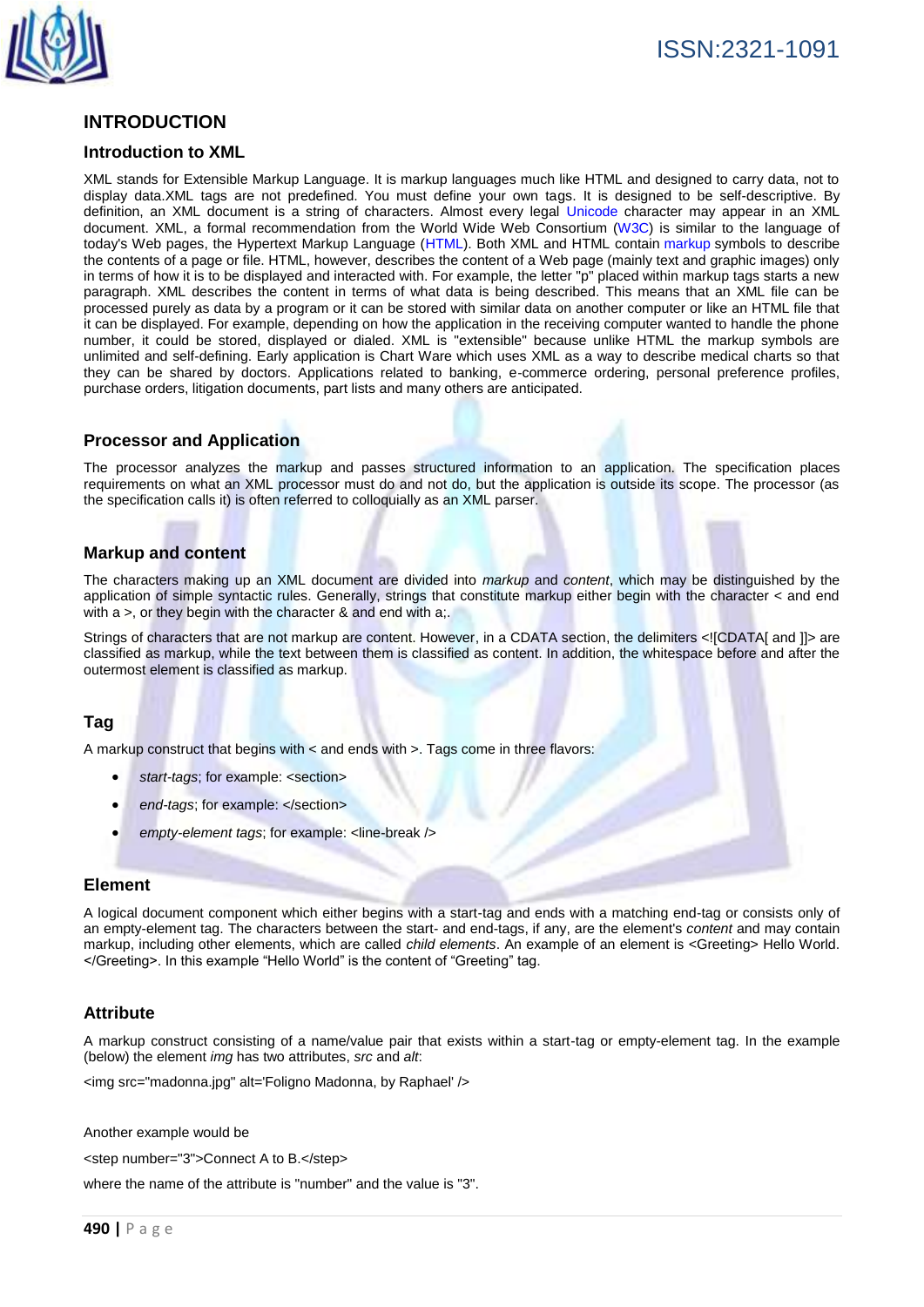

An XML attribute can only have a single value and each attribute can appear at most once on each element. In the common situation where a list of multiple values is desired, this must be done by encoding the list into a well-formed XML attribute with some format beyond what XML defines itself. Usually this is either a comma or semi-colon delimited list or, if the individual values are known not to contain spaces, a space-delimited list can be used.

```
<?xml version="1.0"?>
<catalog>
\cdots <br/>book id="bk101">
   - <author>Gambardella, Matthew</author>
   constitle>XMLcDeveloper's Guide</title>
   <genre>Computer</genre>
 ---<publish_date>2000-10-01</publish_date>
   \sim <description>An in-depth look at creating applications
 \rightarrow with XML.</description>
  \cdot</book>
</catalog>
```
#### **Fig 1: Syntax of XML Code**

#### **XML Parsing**

Parsing means "reading" the XML file/string and getting its content according to the structure usually to use them in a program. An XML parser is the piece of software that reads XML files and makes the information from those files available to applications and programming languages, usually through a known interface like the DOM.

For example if you have this XML fragment:

#### **<root>**

 **<node1>value1</node1>**

 **<node2>value2</node2>**

**</root>**

**You may want to use these values in a data structure:**

#### **Class Root**

 **node1: string**

 **node2: string**

**so that, in the end:**

**Object obj = ClassRoot.new**

**parse(xml, obj)**

**puts(obj)**

**Yields would be something like:**

**obj[node1='value1'; node2='value2']**

There are various ways of XML parsing. The most generic ways is to traverse the root tag and child nodes/tags underneath and store the data in some data structure with proper hierarchy of the input XML documents. There are number of ways to improve XML parsing performance. One approach would be to use job pool for XML segments. In this approach, XML can be split 1nto a number of segments at the second level of XML hierarchy. To execute each segment, the threads would be created based upon the system's processor to use the CPU efficiently, parse XML effectively without any data lose and without decreasing any system performance.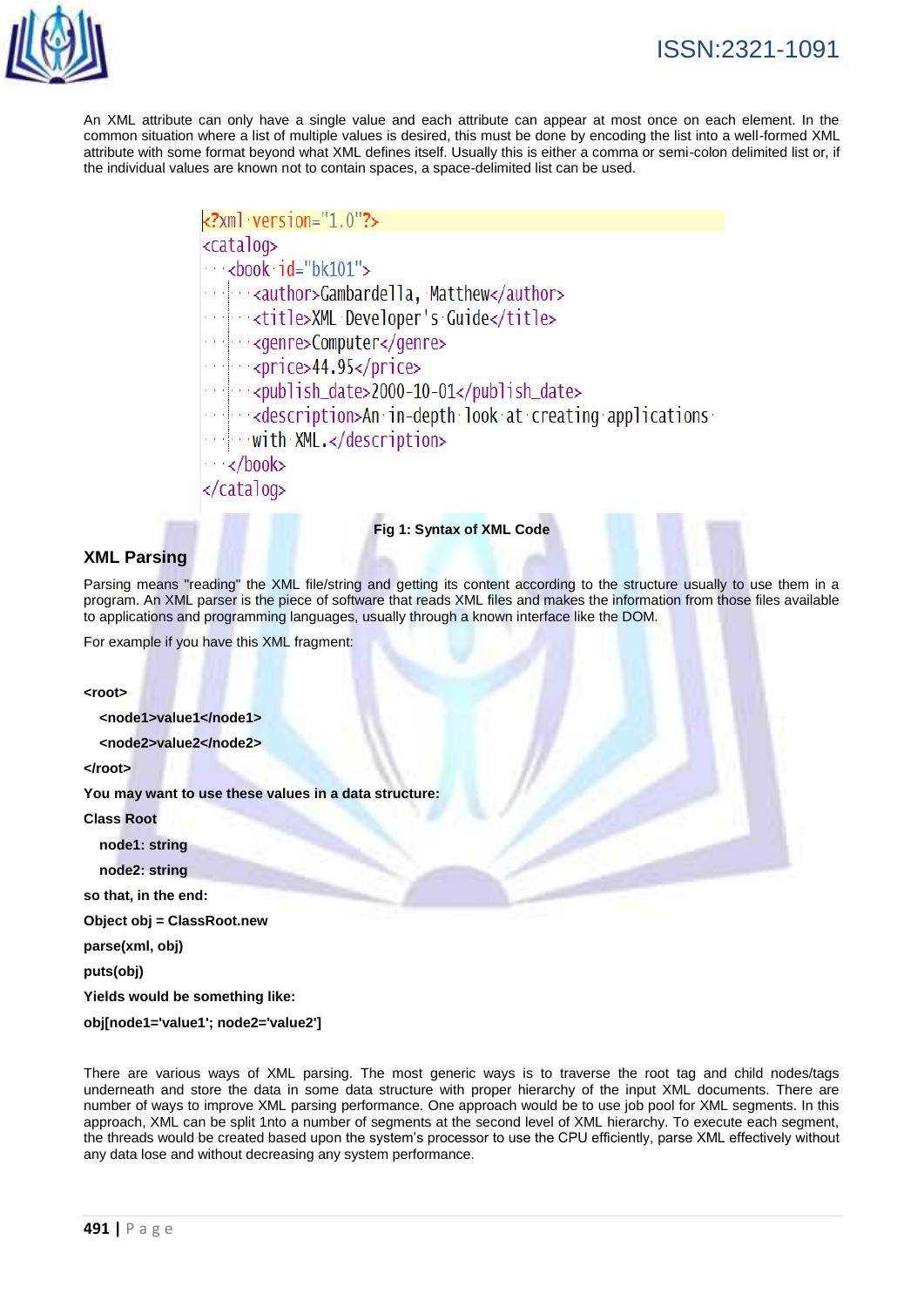

## **Types of XML parser**

- **1. Whole document parsers**: These read in a whole XML document in one go and provide the software which uses it a way to traverse the XML "tree" to examine the content. The DOM language-independent model is often used by "whole document" parsers, but other models do exist and there are several APIs for accessing such a model, even only considering Java. It's worth noting that just because a parser reads a whole XML document in one go, doesn't mean that it necessarily provides all possible tree-traversal options. For example, I often use an XML micro-parser (less than 10K of Java class files) to read application configurations and present the same interface as if they had come from a standard Java "properties" file.
- **2. Sequential parsers**: These are typified by the SAX API, but there are many others available. To use a parser of this type, you initialize it and then add "callbacks" for some or all of the possible XML tags and content data."Sequential" parsers are especially useful if your application only needs to extract specific, information from a potentially large XML document. Unlike "whole document" parsers, a "sequential" parser never has to hold the whole document in memory, just the bits it's interested in.
- **3. Query Based**: This is the modern and fasted technique of parsing. This feature is provided by .Net frame work is known as LINQ. LINQ to XML was developed with Language-Integrated Query over XML in mind from the beginning. It takes advantage of standard query operators and adds query extensions specific to XML. From an XML perspective, LINQ to XML provides the query and transformation power of XQuery and XPath integrated into .NET Framework languages that implement the LINQ pattern (for example, C#, Visual Basic and so on.). This provides a consistent query experience across LINQ enabled APIs and allows you to combine XML queries and transforms with queries from other data sources.

## **RELATED WORK**

**Yinfei Pan et. al [1]** proposed that a number of techniques to improve the parsing performance of XML has been developed. Generally however these techniques have limited impact on the construction of a DOM tree which can be a significant bottleneck. Meanwhile the trend in hardware technology is toward an increasing number of cores per CPU. As shown in the previous work these cores can be used to parse XML in parallel resulting in significant speedups. They introduced a new static partitioning and load-balancing mechanism. By using a static, global approach they reduced synchronization and load-balancing overhead. Thus improving performance over dynamic schemes for a large class of XML documents. Their proposed work approached leverages libxml2 without modification which reduces development effort and shows that their approach is applicable to real-world, production parsers.

**Zacharia Fadika et. Al [2]** described an about the use of XML as the data format for many distributed scientific applications, with the size of these documents ranging from tens of megabytes to hundreds of megabytes. Their earlier benchmarking results revealed that most of the widely available XML processing toolkits do not scale well for large sized XML data. A significant transformation is necessary in the design of XML processing for scientific applications so that the overall application turn-around time is not negatively affected. They presented both a parallel and distributed approach to analyze how the scalability and performance requirements of large-scale XML-based data processing can be achieved. They adapted the Hadoop implementation to determine the threshold data sizes and computation work required per node, for a distributed solution to be effective. They also presented an analysis of parallelism using our PIXIMAL toolkit for processing large-scale XML datasets that utilizes the capabilities for parallelism that are available in the emerging multicore architectures. Multi-core processors are expected to be widely available in research clusters and scientific desktops and it is critical to harness the opportunities for parallelism in the middleware instead of passing on the task to application programmers. Their parallelization approach for a multi-core node is to employ a DFA-based parser that recognizes a useful subset of the XML specification and convert the DFA into an NFA that can be applied to an arbitrary subset of the input. Speculative NFAs are scheduled on available cores in a node to effectively utilize the processing capabilities and achieve overall performance gains. They evaluate the efficacy of this approach in terms of potential speedup that can be achieved for representative XML data sets.

Wei Lu et. Al [3] described a language for semi-structured documents XML has emerged as the core of the web services architecture and is playing crucial roles in messaging systems, databases and document processing. However the processing of XML documents has a reputation for poor performance and a number of optimizations have been developed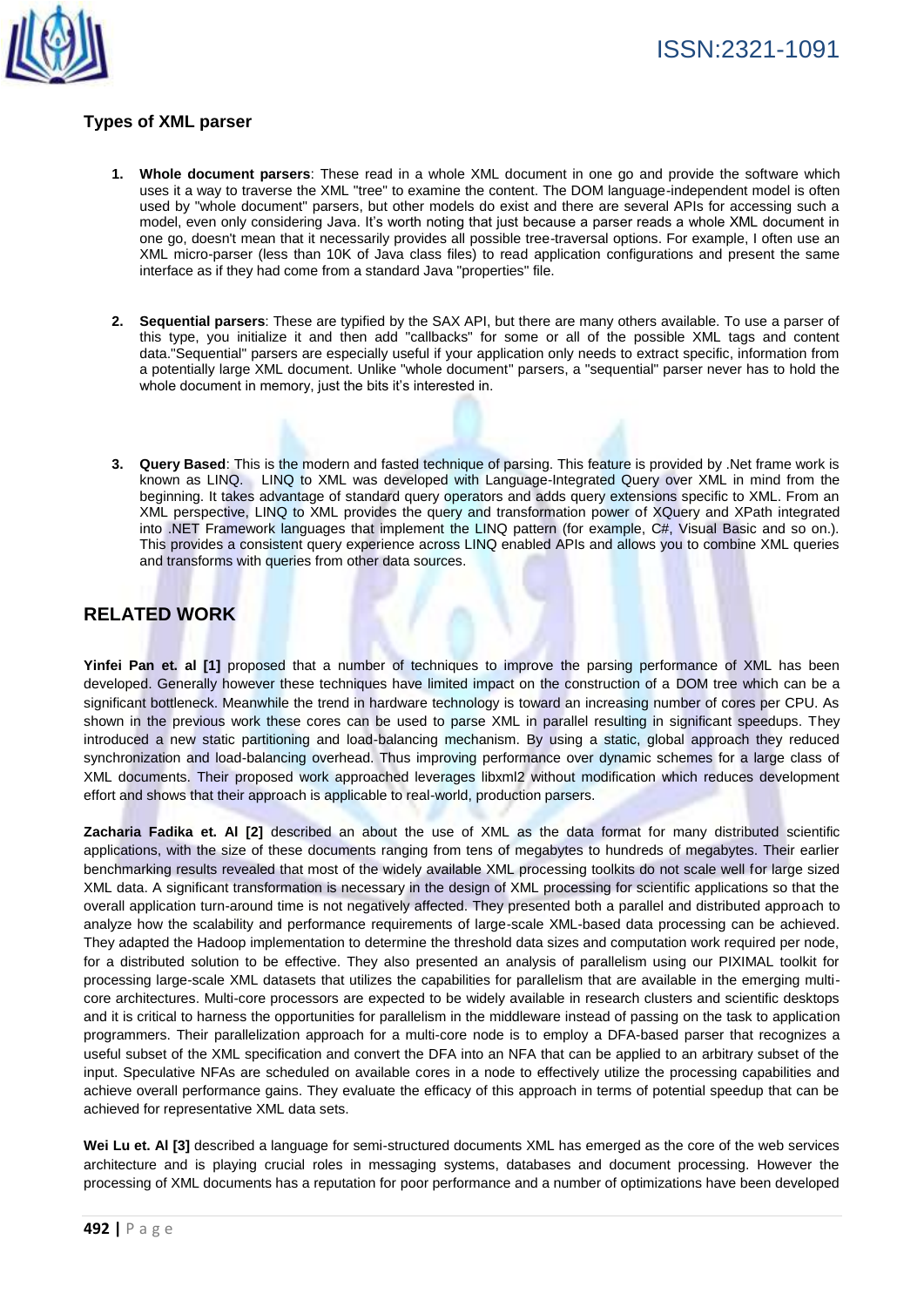

to address this performance problem from different perspectives none of which have been entirely satisfactory. In this paper they presented a seemingly quixotic but novel approach: parallel XML parsing. Parallel XML parsing leverages the growing prevalence of multicore architectures in all sectors of the computer market and yields significant performance improvements. This paper presented the design and implementation of parallel XML parsing. Their design consists of an initial preparsing phase to determine the structure of the XML document followed by a full parallel parse. The results of the preparsing phase are used to help partition the XML document for data parallel processing. The parallel parsing phase is a modification of the libxml2. XML parser shows that their approach applies to real-world, production quality parsers. Their empirical study shows the parallel XML parsing algorithm can improved the XML parsing performance significantly and scales well.

**V.M. Deshmukh and G.R. Bamnote [4] described** that extensible markup language XML has become the de facto standard for information representation and interchange on the Internet. As XML becomes widespread it is critical for application developers to understand the operational and performance characteristics of XML processing. The processing of XML documents has been regarded as the performance bottleneck in most systems and applications. XML parsing is a core operation performed on an XML document for it to be accessed and manipulated. XML processing occurs in four stages: parsing, access, modification and serialization. Parsing is an expensive operation that can degrade XML processing performance.

**Adriana Georgieva and Bozhidar Georgiev [5]** presented some development problems and solutions concerning the parallel implementation of an algebraic method for XML data processing. The proposed parallel algorithm first partitions the XML document into chunks and then apply the parallel model to process each chunk of XML tree. The authors suggested a different point of view about XML parsers with the creation of advanced algebraic processor (including all necessary software tools, search techniques and programming modules). The possibilities of this linear algebraic model combined with principles of parallel programming allow efficient solutions for parsing, search and manipulation over semistructured data with hierarchical structures. Thus presented paper combines the building of an algebraic formalism for navigation over XML hierarchy with concepts of modern XML parser and their mutual work in parallel. The presented tests show higher rapidity and low consumption of resources in comparison with some existing commercial XML parsers.

**Ms. V.M.Deshmukh, Dr. G.R.Bamnote [6]** described XML has become a defacto standard for data representation and exchange. XML data processing becomes more and more important for server workloads like web servers and database servers. One of the most time consuming part is XML document parsing. Parsing is a core operation performed before an XML document can be navigated, queried or manipulated. Recently high performance XML parsing has become a topic of considerable interest. In this paper, they presented a performance study of XML data parsing by evaluating these parsers using time as a parameter. The proposed design uses four different data structures linked list, stack, array and queue. All these data structures are linear in nature. They evaluate the data parsing behavior and study architectural characteristics. They proposed design analyses the performance of XML parsing techniques using various data structures. Based on observed analysis and graphical results it shows that the data structure based parser is efficient than SAX & DOM parsers.

## **CONCLUSIONS**

In Generic methodologies of XML parsing the whole XML is read at once. Then the top root tag of the XML is looked, parse the attribute and element values for tags available underneath of root tag. This technique is quite expensive when there is large and huge number of XML files to parse and process. There are researches going on to speed-up the XML parsing by using the fixed number of threads to parse the different stages of the XML. In that approach XML parsing could be divided into a number of stages. Each stage would be executed by a different thread. This approach may provide speedup, but software pipelining is often hard to implement well, due to synchronization, load-balance and memory access costs. More promising is a data-parallel approach. Here, the XML document would be divided into some number of chunks and each thread would work on the chunks independently. As the chunks are parsed, the results are merged. This approach has also many limitations; as if the XML is too big then the chunk count will be very big. So there is a need to create so many threads for those. Overall it will slow down the system performance. Also if we will fix the thread count then CPU may not be used properly.

Example let's say there are 4 threads run in parallel then:

- 1. In case of single core, it may reduce the performance.
- 2. In case of multi-core, CPU may not be utilized properly.

So from the above literature it has been observed to create the threads based upon the CPU's cores. The numbers for threads creation per CPU core are set and multiply it with the number of cores to run the threads parallel. By doing